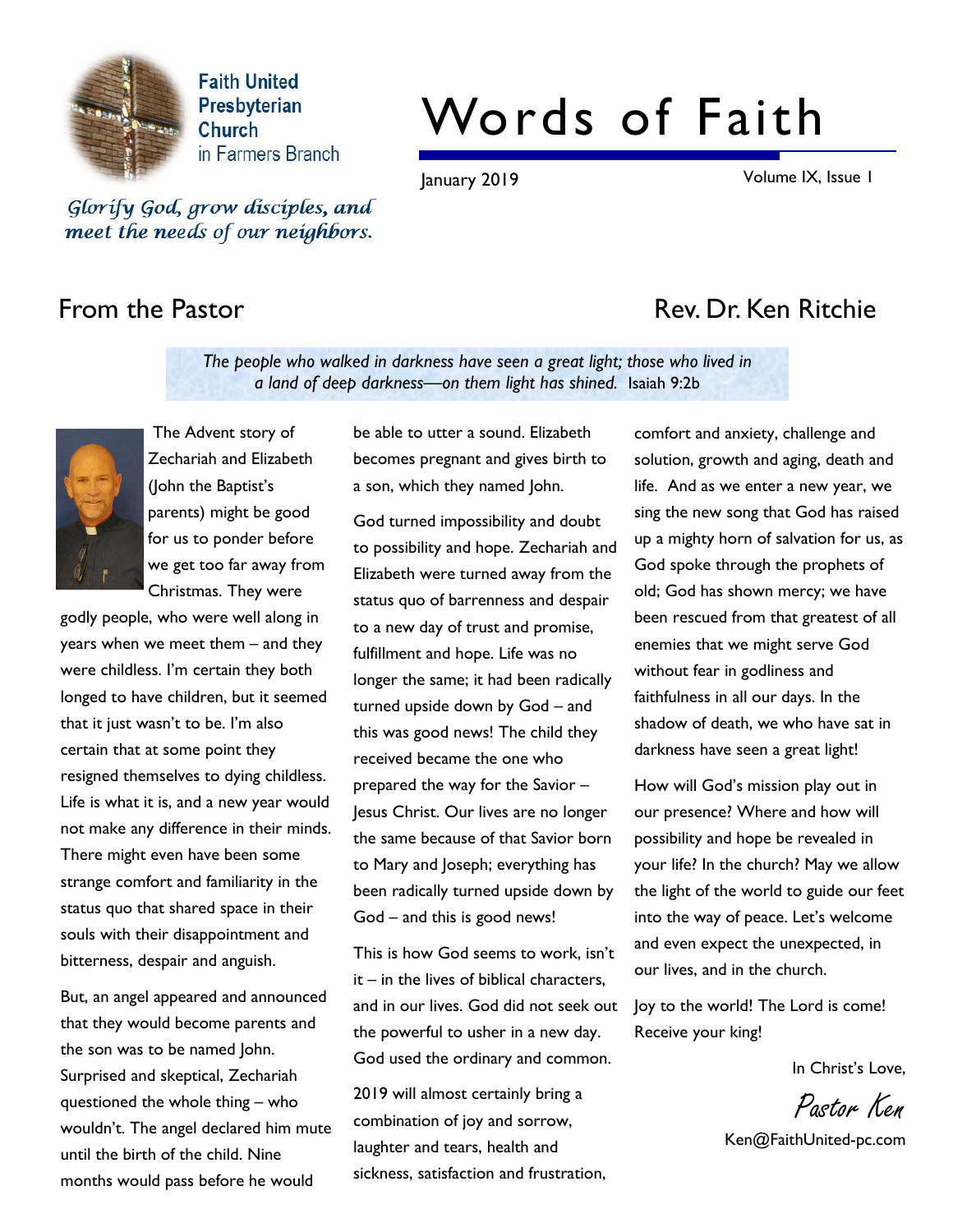# Page 2 Words of Faith

### Presbyterian Women Mary Marxer

The Presbyterian Women Circles continue the Horizon's Bible Study, "God's Promise: I am with You." Books are available in the church office or at a Circle meeting.

Tuesday Morning Circle-2nd Tuesday, 10:30 a.m. at the church. Circle moderator, Linnie Hinkle. Next meeting Tuesday, January 8.

### **Outreach & Evangelism** Gail Crumpler

Pancake Breakfast—Our next Community Breakfast is Saturday, January 12, 8 to 10 a.m. Join us as we share food and fellowship with our neighbors and each other.

As I write this, my time as moderator of the Outreach & Evangelism Committee will soon come to an end. It has been a learning and growing experience for me. One of the things I have learned is that this congregation is generous and caring. Each time our committee has asked for your time and gifts, you have come through for us. You have given school supplies to Chapel Hill Preparatory School, and food for North Dallas Shared Ministries. You have donated and participated in the Metrocrest Crop Hunger Walk, and given toys and clothing for the Metrocrest Christmas Store. You have volunteered to read to the children attending the Project Transformation camp, attended and given to the Children's Home luncheon, taken a tour of NDSM and greeted members at the door.

In Mark, Jesus says "Love your neighbor as yourself." I believe we've all tried to do this.

## Adult Sunday School

The Searchers class meets in the Resource Room/Library at 9:30 each Sunday morning. The class is currently using Jill Duffield's commentary on the lectionary scriptures each Sunday. Alison Meier is leading the class.

The Weekly Bible Study, taught by Rich Lewis. The class has begun a study of Revelation. It will continue through March. They meet at 9:30 on Sunday mornings in Double Classroom #4.

Tuesday Evening Circle-3rd Tuesday, 7:00 p.m. Meet in member homes. Circle moderator, Irene Simpson. Next meeting, Tuesday, January 15.

Stuffed Animals Project, materials remain available in classroom #4. Contact Lorna Acker or Lois Duell if you have any questions about this project.





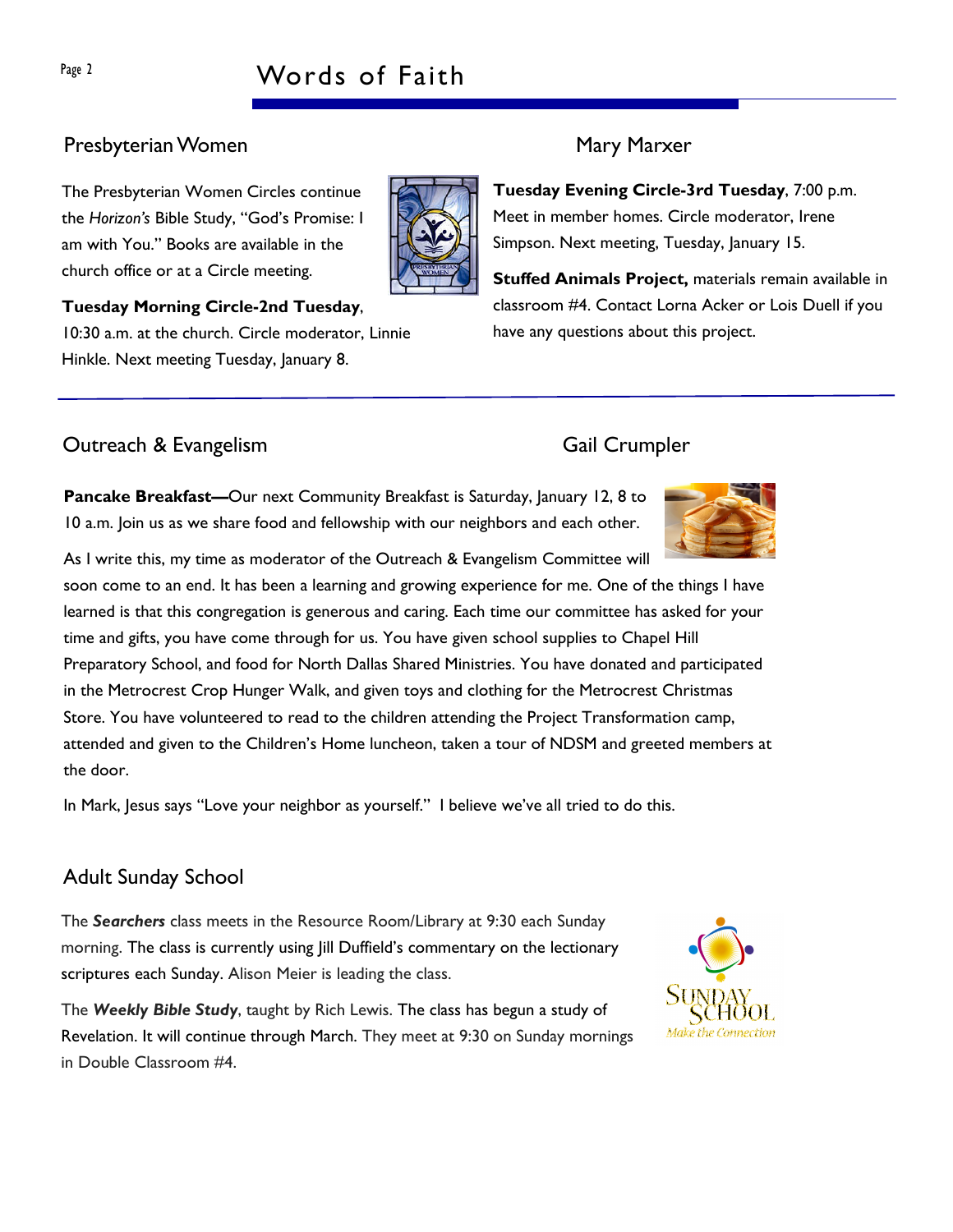### Happy Birthday!

| January 4              | January 9               | January 22              |  |  |
|------------------------|-------------------------|-------------------------|--|--|
| Jim Laclede<br>楽       | <b>Dick Nelson</b><br>楽 | <b>Quinn Moser</b><br>齋 |  |  |
| January 6              | January 10              | January 27              |  |  |
| David Kirchmeyer       | Ralph Miller<br>榮       | * Tracy Tiemann         |  |  |
| January 7              | January II              |                         |  |  |
| Janet Marxer Rodriguez | Doris Rose<br>凿         |                         |  |  |

Next newsletter is February 2019. Deadline for articles, Friday, January 18. Contact church office or Brenda Swindle via email to submit articles.



### Rehab/At Home:

- Anne Mobley
- Wanda Mosher
- **Freddie Simmons**
- In the hospital
- Margaret Jones



### Prayers for:

- Dale Durcholz
- Kathie Heffler
- **Elizabeth Hendricks**
- Roger Jones
- ♥ Sugie Maxfield
- ♥ Betty Runkel
- Margaret Plunkett
- **Barbara Stein**

### Sunday Morning Greeters **Lois Duell Constanting Greeters Lois Duell**

The new year is here. Please consider taking charge of one month for greeters, either being at the door or arranging for someone to be there in your place. A sign up sheet will be on the usher's table just outside the sanctuary.



Directory Updates Please remember to notify the church office if your information changes.



Betty Runkel No longer at The Bentley. Now at The Avenues of Park Forest 3344 Forest Ln. Room 212 Dallas, TX 75234

Gerry Shotswell New phone number 972-602-5043